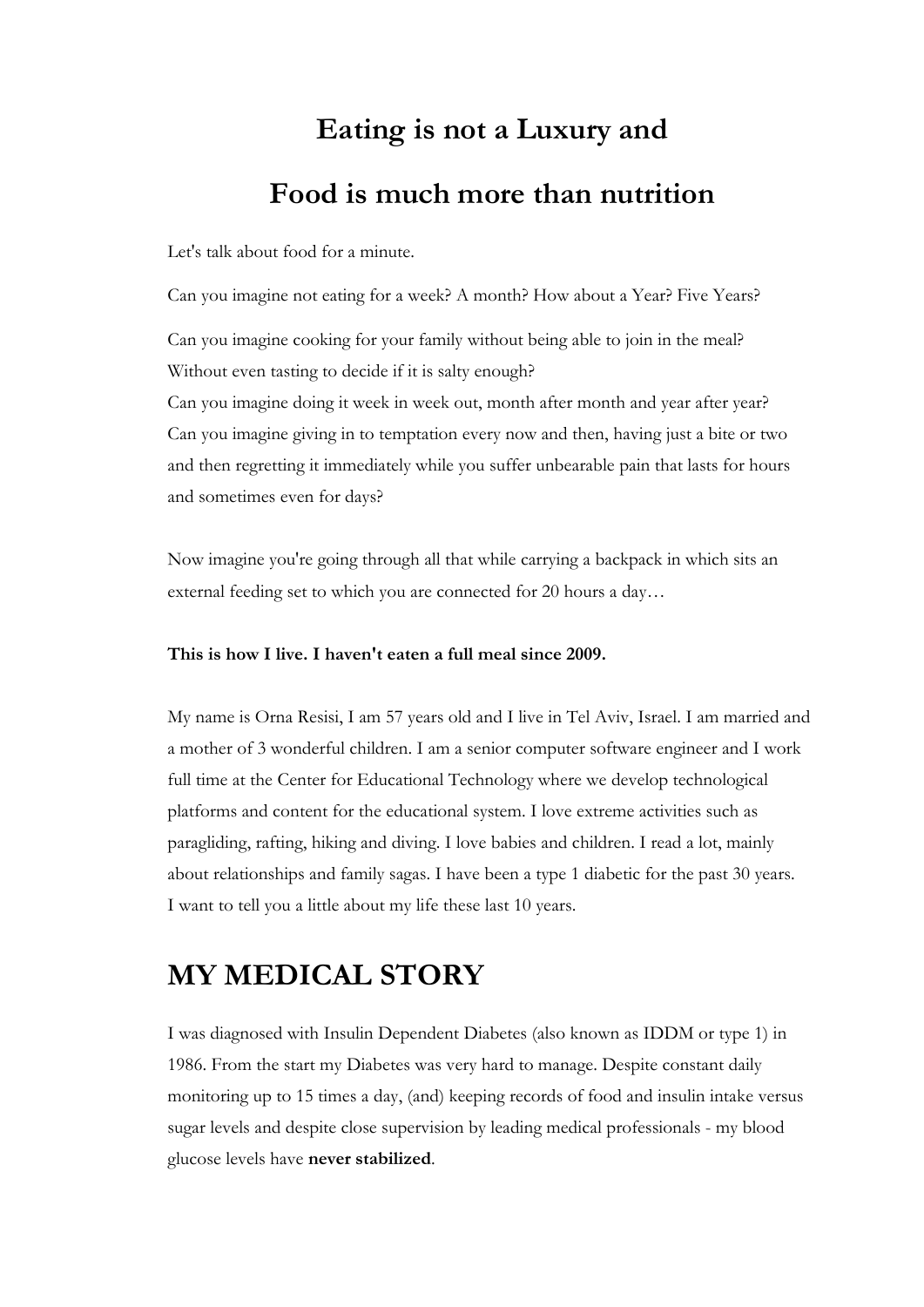Whilst normal levels range between 70 - 99, my levels peak at 30 - 450. Sometimes I go through several hypoglycemia (very low glucose levels) and hyperglycemia (very high glucose levels) events a day knowing that I am constantly on the verge of unconsciousness as a result of the lows and that each high contributes to unimaginable accumulative bodily damage part of which I am already experiencing, part of which I will have to deal with in the not so far future.

High glucose levels damage the blood supply to nerves (diabetic neuropathy) and as a result I suffer neck, shoulder, back and leg pain which have been quite disabling over the years. There were times I could not walk because of the pain. I also suffer from migraines which may be, or may not be a complication of diabetes.

During the last 10 years I have seen dozens of medical experts. They range in their field of expertise. Some were Gastroenterologists, others were Endocrinologists, Neurologists and Pain Management specialists.

I have gone from one expert to the other seeking help and relief, but despite occasional glimpses of hope I have constantly been let down. Not because they didn't want to help me, but because they couldn't. Science, or medicine, or the health service aren't there yet. This is why I'm here today.

With all their accumulated knowledge and experience they have never seen a patient in my condition and most of them were quite surprised I was alive. I was forced to accept the fact that at best, each specialist could address one specific aspect of my complex condition. It was always just one aspect. Either the nutritional components, the pain management, the gastrointestinal aspects, the orthopedic aspect of back and limbs, the migraines, the side effects of the medication… but none of them

could fully grasp my condition in its' entirety.

None of them could see me as a whole. I am bringing this up today because I want you to get a glimpse of me. This is me. This is my life.

Put yourself in my shoes. Could you face a future that does not promise any change?

But for today, this is all in the background as I am here to talk about food.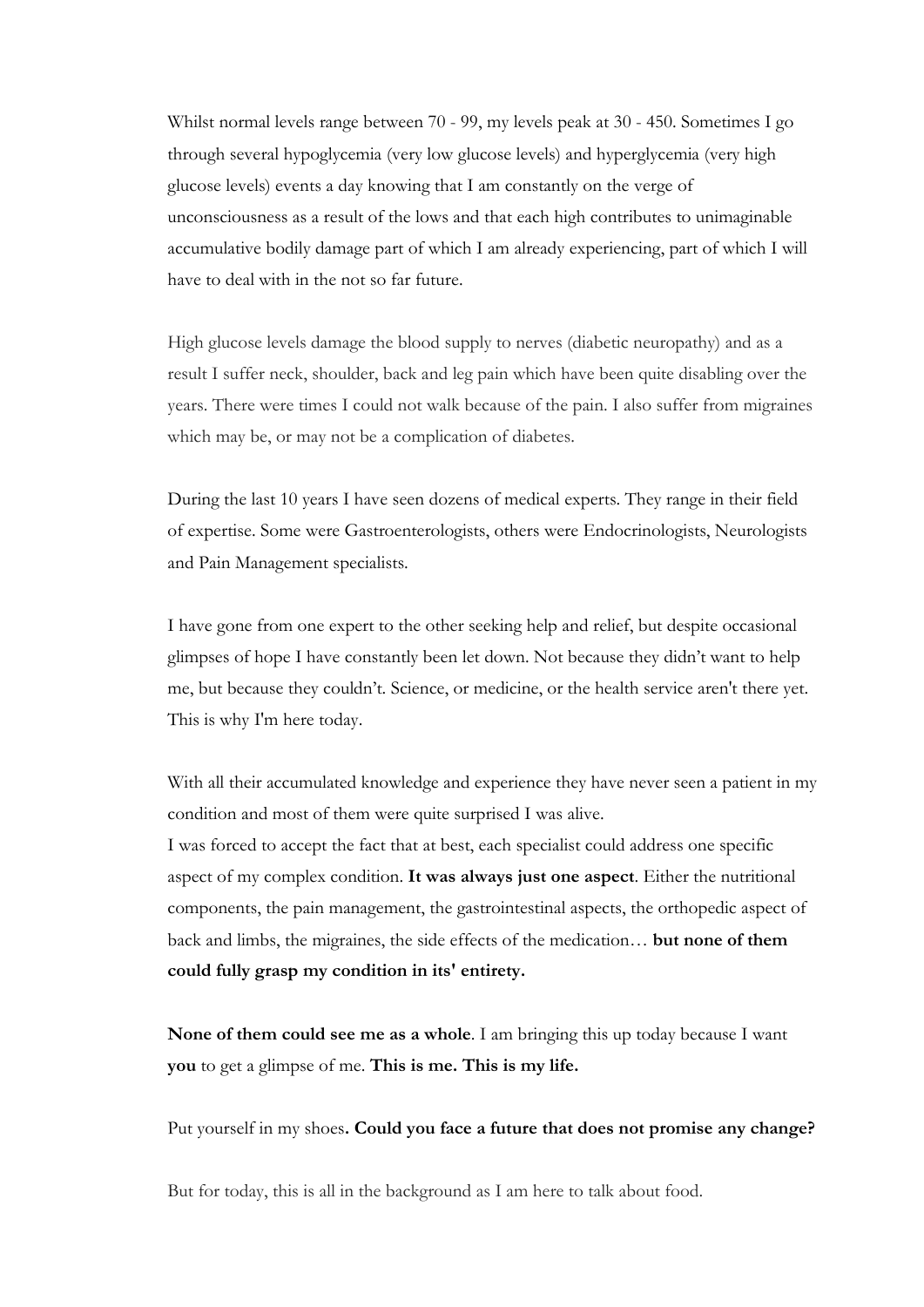In 2005 I was diagnosed with gastroparesis, a disorder that slows or stops the movement of food from the stomach to the small intestine. This makes you feel bloated and nauseated following every meal.

In 2006 I developed a severe case of Ischemic Colitis. I was rushed to the hospital in critical condition and I was hospitalized for 3 months living on intravenous nutrition so that my digestive system could rest and recover. Because the nutritional solutions are highly concentrated and thick, they must be administered through catheters that are placed in large central veins in the neck, chest, or groin. While the central line was being put in my lung was punctured and I spent the next few days in ICU. I was treated with morphine because of the severe pain I suffered.

This hospitalization was just the beginning of my journey into the exciting world of Gastro intestinal problems. I spent the 3 years that followed in and out of hospitals, for periods extending from days to weeks. My constant problem was very severe stomach aches which at times were so severe that I could not eat for days.

In the beginning of 2009 I was diagnosed with CIPO (Chronic Intestinal Pseudo Obstruction) secondary to diabetic neuropathy. This is a condition caused by severe impairment in the ability of the intestines to push food through, resulting in pain which inhibits the desire to eat. It feels like the nerves send a signal of extreme pain whenever they detect food.

Things got worse and by the summer of 2009 I could no longer eat at all. I lost weight and with it I began losing my vitality. My dietician put me on an oral diet of Peptamen, a canned formula intended for people who cannot digest. I was instructed to consume at least 1500 kcal a day but I only managed to take in 500 kcal as even swallowing the formula caused considerable pain. I deteriorated rapidly, lost 15 additional kilos in 6 months and became so weak that I was completely dysfunctional. I felt as if I were 100 years old, and even walking across a room was too big an effort.

I was in a state of extreme malnutrition by the time I was referred to the Nutrition unit in Rabin Medical Center, headed by Prof. Pierre Zinger.

At his instruction a Hickman catheter was implanted into my chest and I was put on Total Parenteral Nutrition (TPN), a feeding method aimed to prevent and/or treat malnutrition. TPN provides essential nutrients which the patient receives intravenously, in order to bypass the dysfunctional or absent digestive system. An infusion pump controls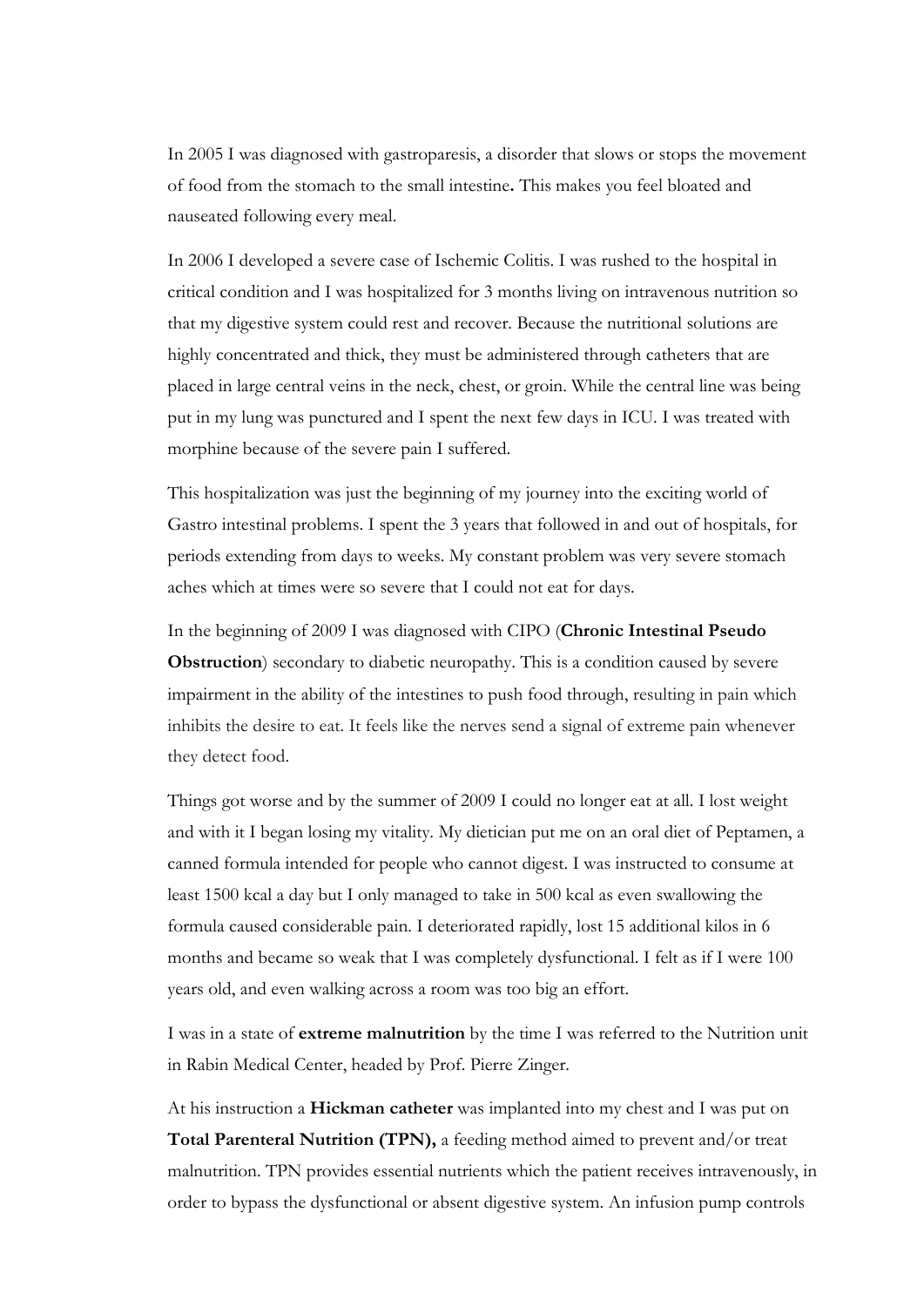the rate at which the TPN solution is given, so that the concentrated food does not overload other digestive organs. TPN can be administered at home, and after my husband and I were taught how to administer it I was released home. This was in the winter of 2009, and it was a turning point as it was the TPN and Prof. Zinger's team that brought me back to life.

I was connected to the TPN for 20 hours a day - for 5 years. Each night I would sterilize myself, create a sterile field and connect to a 2 Liter bag of nutrition. I would put it in my backpack, together with the pump, and it would feed me in my sleep. In the morning I would shoulder my pack and go to work. Every time I moved from my seat I would have to take my backpack with me. I would return home from work around 18:00, and an hour or two later the feeding process would end and I would once again sterilize and disconnect myself. Every evening I had around 3 hours in which I was free to move around without my extra baggage. Then I would shower and the whole ordeal would start over again.

During those five years, every week a delivery van from TEVA Pharmaceuticals would bring me my nutrition and required supplies for the week. Six big boxes full of supplies – sterile kits for connecting to the TPN, sterile kits for disconnecting, filters, syringes, dressings and such. Our house began to look like a hospital and we had to empty a shelf in the refrigerator just for the formulas. If I wanted to change my plans, go out on the delivery day or such, I would have to coordinate this with the representative of the pharmaceutical company, and they became a part of my weekly schedule, gradually getting to know where my mother lived, and where my sister lived as they became alternative drop off points for supplies.

Every month I would meet with the Prof Zinger's Nutrition Team to check my progress, and every time changes to the basic formula were made based on the results of my blood tests.

Some of the complications of TPN which I experienced were TPN-induced liver damage, which in my case was detected very early and was therefore thankfully reversible. I also experienced further serious complications such as a clot (thrombosis) in central access veins, and frequent infections in the central-vein access lines. These infections can quickly become life threatening due to proximity to the heart. During one of the years I was on TPN I was hospitalized twelve times. As a result of the infections and the clotting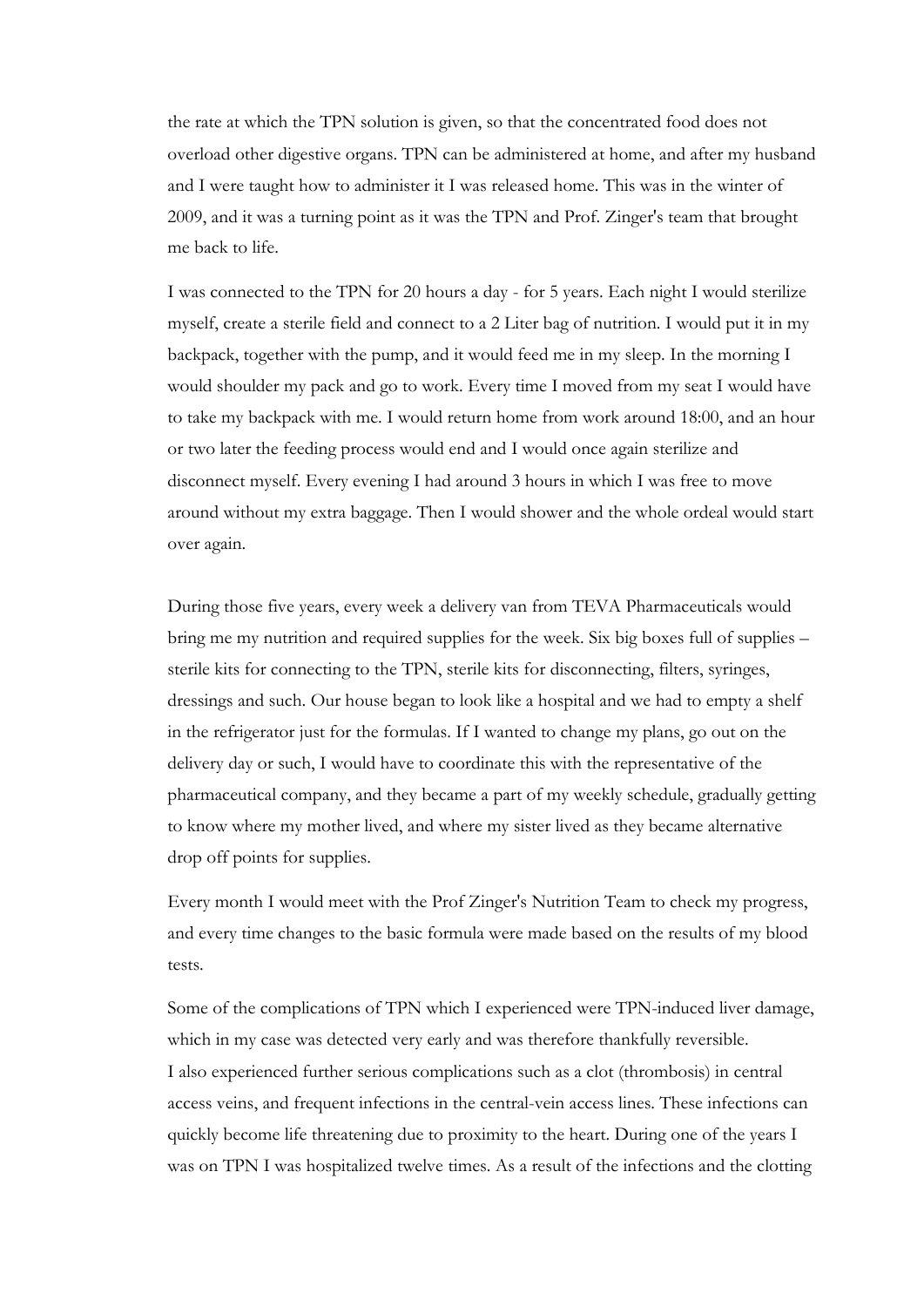the catheters had to be replaced 9 times in 5 years. Each replacement involved another operation.

At one time I had 2 central line catheters at once, one for nutrition and the other for antibiotics, intended to fight off the infection so that the main line could be kept alive… During those years I became utterly dependent on TPN for my life. Without the superb supervision of Prof. Pierre Zinger and his team of experts from Rabin Medical Center in Israel to whom I am extremely thankful, I would not be alive today.

Everything looked like the TPN was here to stay, a part of my life forever.

For 5 years I completely refrained from eating. However the pain was still there, ever present. Neuropathic pain is a complex, chronic pain state in which the nerve fibers themselves may be damaged, dysfunctional, or injured. These damaged nerve fibers send incorrect signals to the pain center in the brain. Living with chronic pain is very difficult and depressing and takes a heavy toll on a person's wellbeing and mental state. It is also a heavy load for the family.

I was treated with medications, narcotics and nerve blocks. In 2013, a stimulating device was surgically implanted in my spine and connected to several nerve roots in an attempt to alleviate some of the pain. This procedure had partial success.

#### Unexpected change of events

In 2014, following 12 long weeks of constipation, I was given an experimental medication to encourage my colon to work. A week later my colon perforated and its contents spilled over into my abdominal cavity. I was rushed into an emergency surgery which lasted 8 hours and saved my life.

When I woke up a few days later in ICU, I no longer had a colon. It was completely removed, and in its place two stomas were created – a feeding stoma in the jejunum and an ileostomy through which digestive contents now leave the body. The drainage is collected into an external pouch that sticks to the skin around the stoma.

At this stage the TPN was replaced by enteral feeding of ALITRAQ formula through the jejunum. Enteral feeding is an improvement in terms of the reduced risk of life threatening complications associated with TPN. It is also a much simpler daily routine as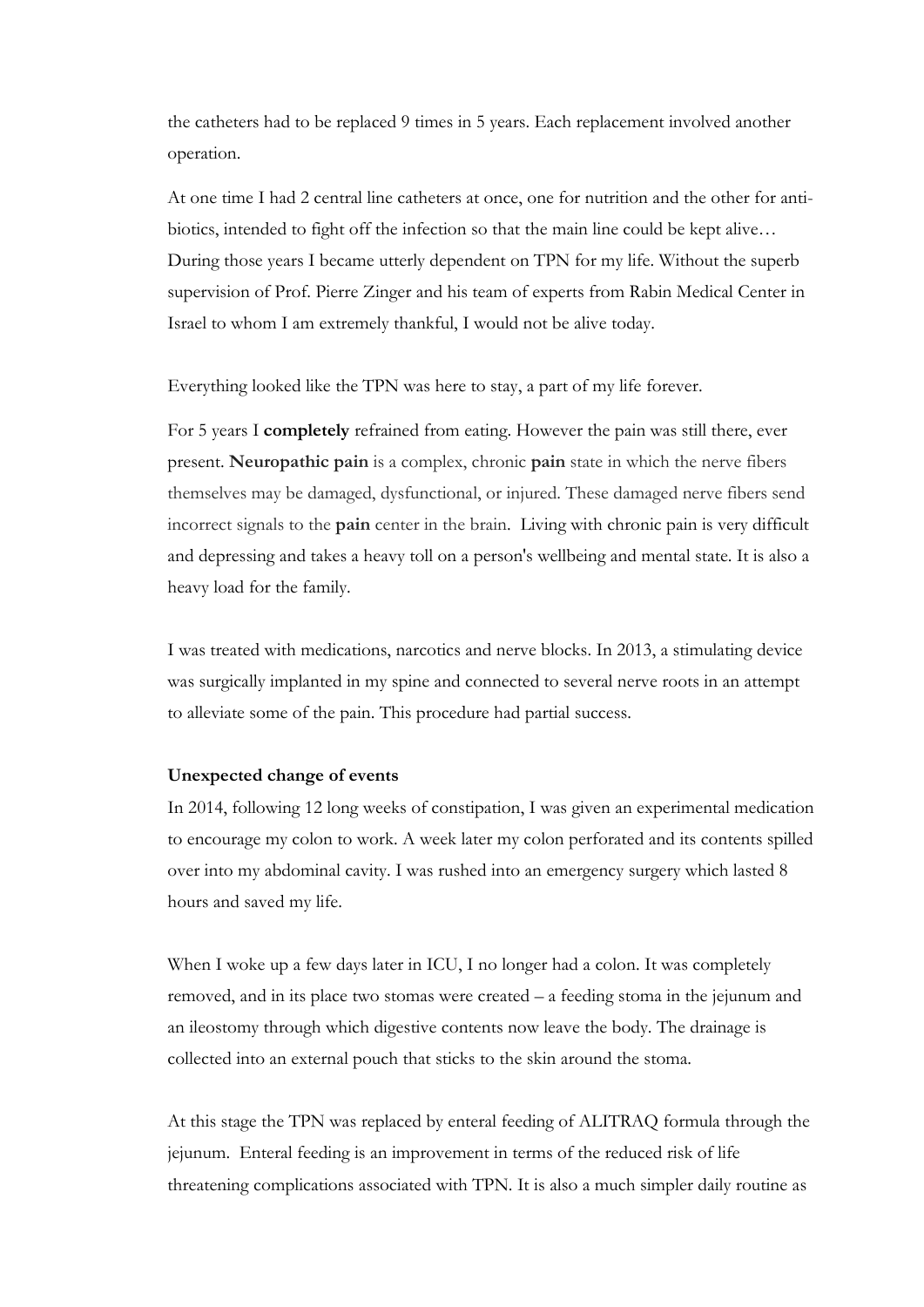it does not require sterile handling. Currently I require only 10 hours of daily infusion as opposed to the 20 hours of TPN.

On the other hand living with an external pouch can be quite depressing, annoying, and very embarrassing at times, and it takes time getting used to. Issues such as gas, increased odor, thickened or thinned stool, incomplete digestion, skin rashes, leaks, spills and overflows from the pouch have to be regularly dealt with, and can cause embarrassment, unease and increased self-awareness.

After the removal of my colon in 2014 the surgeons expected that within a short time I would be able to eat normally but as it turned out- I couldn't. My stomach does not respond well to oral nutrition, and recurrent attempts of eating actual food still result in severe abdominal pain, nausea and bloating. Unfortunately the Gastroparesis and the Chronic Intestinal Pseudo Obstruction still exist in the remaining parts of my digestive system.

My oral diet is limited to minuscule amounts. I can eat a rice cake or two, plain yogurt or some cheese and an occasional hardboiled egg, but not all at once. When I can't bear it any more I usually eat a slice of bread or a few spoonful of rice, sometimes a cookie. They are the most comforting and cause the least pain but they do of course raise my glucose levels. I love ice cream, and sometimes can't resist it, but I always end up regretting it. My body cannot tolerate any amount of fruit or vegetables or anything containing fibers. Meat, poultry and fish as well as any fatty foods and anything that is fried cause pain and nausea. I am also limited to drinking very small quantities, not more than a few gulps. If I go over the limit I suffer for hours afterwards.

#### Emotional Aspects - Food is so much more than nutrition!!!

During my five years on TPN I was constantly hungry, and the mental and physical craving for food is something which the doctors failed to understand, and which nobody could help me deal with. Sometimes I felt I was going crazy with hunger.

Not being able to eat like any other person is socially alienating and very depressing, and the truth is that being able to eat a very limited diet is not much easier than eating nothing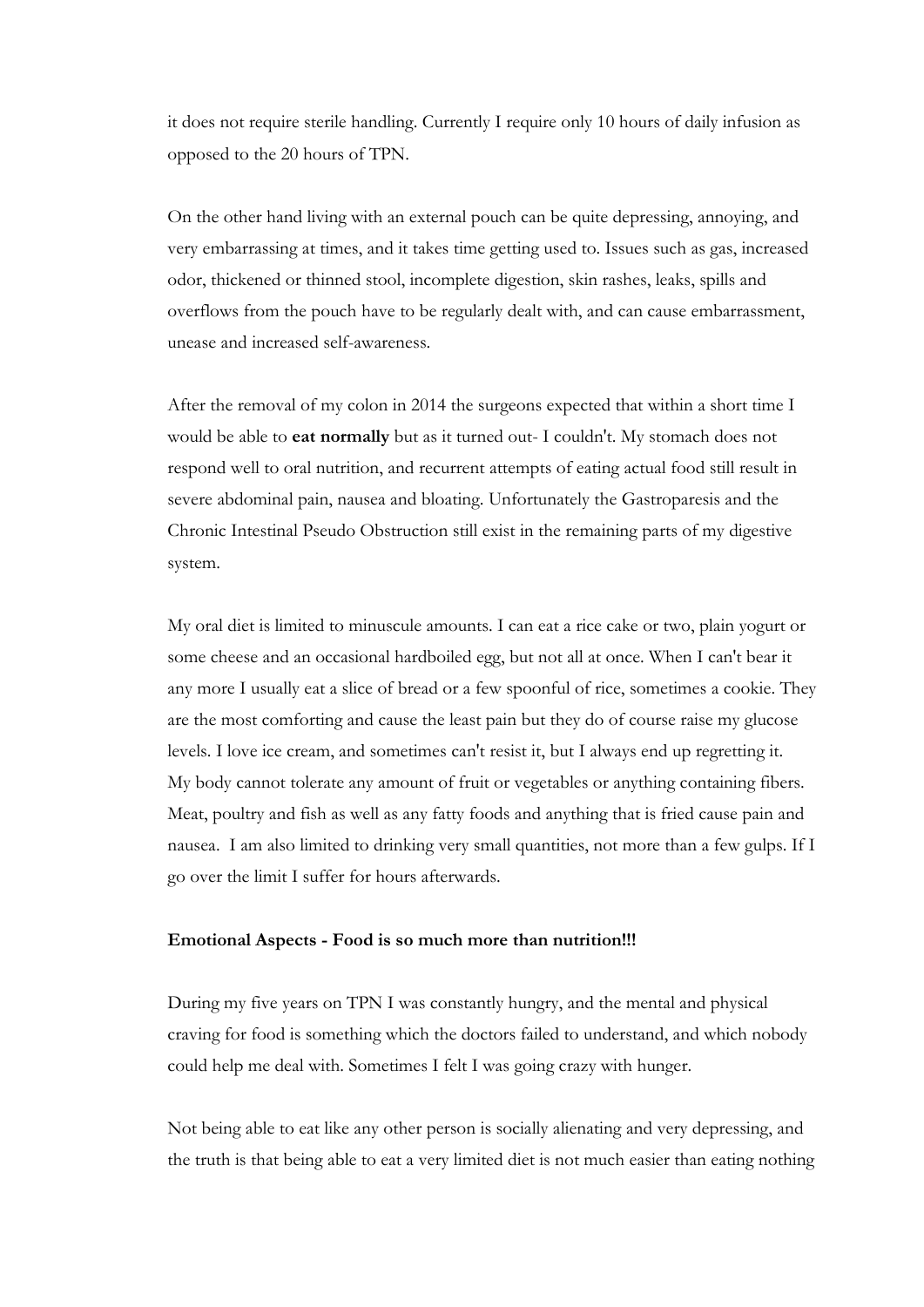at all. I have a dream that one day I will be able to eat like any normal person, with no painful consequences. Juicy hamburgers are the main stars in my fantasies.

(Just as I was writing this there was an item in one of the news magazine programs on TV about a startup company that is developing a system in which a person could taste and smell food and get the feeling as if he or she were actually eating using Virtual Reality. Maybe that is where my dream will come true)

At work, most of the work-related social activities as well as part of the professional decisions take place over lunch, which I avoid going to and therefore am left out of. At home, family meal times are very hard. I cook for my family, and then sit at the table watching everyone else eat, without being able to participate in the meal. I don't allow myself to be absent from those meals because I don't want to lose out on precious quality time with my family.

When I was on TPN I also felt 'left out' of almost all of the fun aspects of the world: Meals, restaurants, cafes, were all out of bounds for me. But so were daily recreational activities such as the beach or the pool, spa and water sports, a Jacuzzi or even a bath - I couldn't do any of these as contaminating the catheter was too big a risk.

Going on holiday (once I felt up to it, and once Prof. Zinger allowed it) was very difficult logistically and limited to a week at most because that was the longest period of time that I could go without my custom tailored TPN which required refrigeration and was only stable for a week. When I did go away, I would need to carry 15 Kgs of formula plus all the equipment needed for connecting and disconnecting in a sterilized environment… Now that I am off TPN I no longer need to worry about infections, but who wants to go swimming with an external drainage pouch connected to his belly…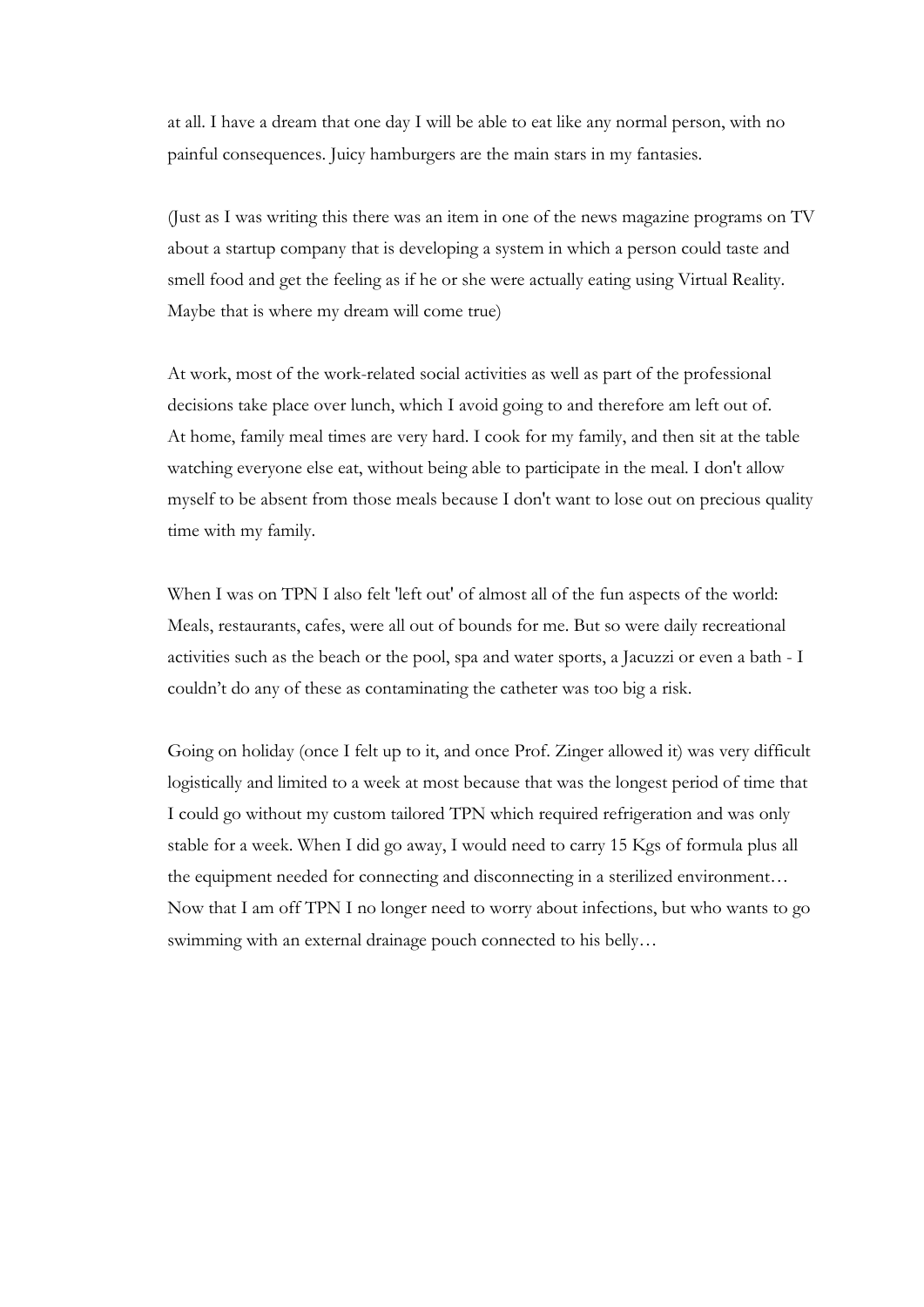#### Logistical Aspects

Although the change from TPN to enteral nutrition was actually good news, at the time it felt like a blow. TPN had its many disadvantages, but at least all the equipment I needed was regularly delivered to me. This changed when I was put on enteral nutrition. While still weak from the major surgery I had undergone, I discovered that it was up to me to get hold of the pump, the feeding bags and nutritional formula, as well as all the stoma equipment I needed by the time I was to be discharged.

The pumps available through the health services are big and clumsy and seriously restrict daily life. They are designed for bedridden people, but I want to be active. As a result, I had to purchase an alternative, more user friendly, feeding pump and the matching formula privately. The feeding bags available through the health services are of poor quality and regularly leak. To this day a year and a half after beginning the search, I still struggle finding a feeding bag that won't leak or fall apart.

#### Knowledge and information

Right after my surgery I was told that my bowels would respond to a gradual introduction of regular foods. I was instructed to eat whatever I wanted and was encouraged and even pushed to do so despite the pain. The surgeons tried to convince me that the pain I was experiencing was not real, that it was all just in my head.

A year passed before a junior dietician I met completely by chance asked me why I was trying to eat foods such as fruits vegetables. She was stunned to realize I had not been informed that without a colon the body finds it very hard to digest any kind of fiber.

#### Economical Aspects

| Product    | Who pays               | Price per Day                   | Price per Month |
|------------|------------------------|---------------------------------|-----------------|
| Peptamen   | Patient                | 45 € / Day                      | 1350€           |
| <b>TPN</b> | <b>Health Services</b> | 230 € / Day                     | 6900€           |
| AlitraQ    | 80% Health Services    | $60 \text{ } \in / \text{ Day}$ | 1800€           |

#### 1. COST OF ARTIFICIAL NUTRITION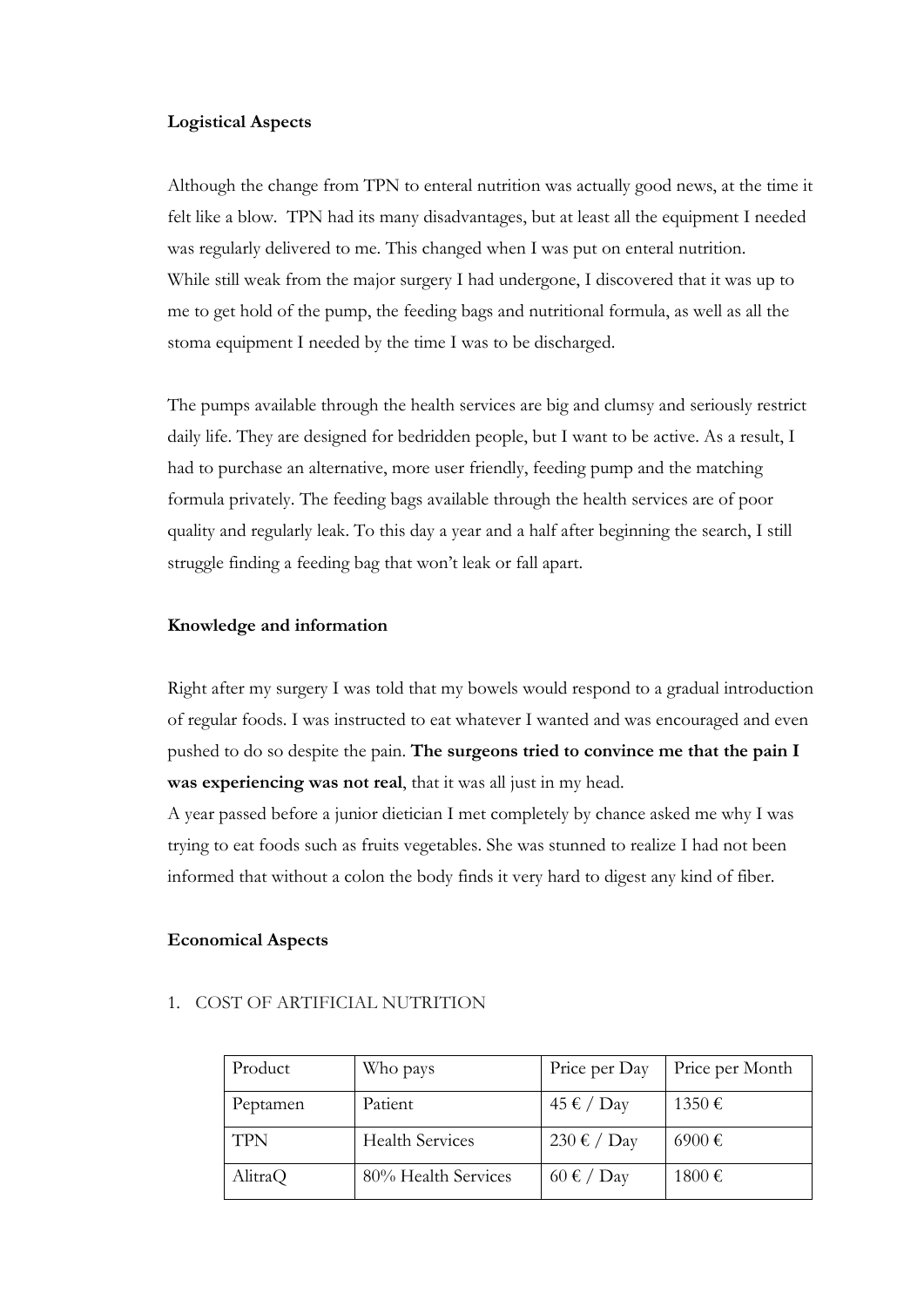#### 2. SENSORS AND CGM

Continuous glucose monitoring (CGM) via SENSORS is the most efficient method available today to track blood sugar levels and avoid life threatening situations caused by sudden uncontrolled changes. Yet CGM is not included in the health basket for adults. Despite life threatening hypos I experienced, I was not found eligible for financing and privately I could not afford it. Needless to say this has had a huge impact on my health and wellbeing, as well as on future complications I will no doubt have to face.

Adding CGM to the health basket would make it available to all unstable diabetics thus helping them maintain a more balanced life which in turn would save the health services greater expenses in the future.

#### Summary

I have lived in agonizing, chronic pain for many years. In spite of that, I have done my very best even at darkest of times, and have managed to raise a family, work full time and volunteer for causes I believe in. I have lead a normal life in abnormal circumstances.

I am not a hero. I have been blessed with a very strong mental ability and an extremely supportive family who do their very best to help me carry the load.

I know that I am very lucky to have been able to come here today to share my story with you. I feel a heavy weight of responsibility to be a voice for all those with rare and unknown conditions who are not able to speak out.

#### My appeal to policymakers, is:

- To raise the awareness to the dangers of malnutrition and the existing techniques that can deal with it.
- To direct the needed funds to the scientific and medical research, for the development of medications, modern surgical techniques and neurological interventions.
- To develop a one stop multidisciplinary service by creating holistic clinics with holistic medical teams who will diagnose, treat and support patients with complex needs.